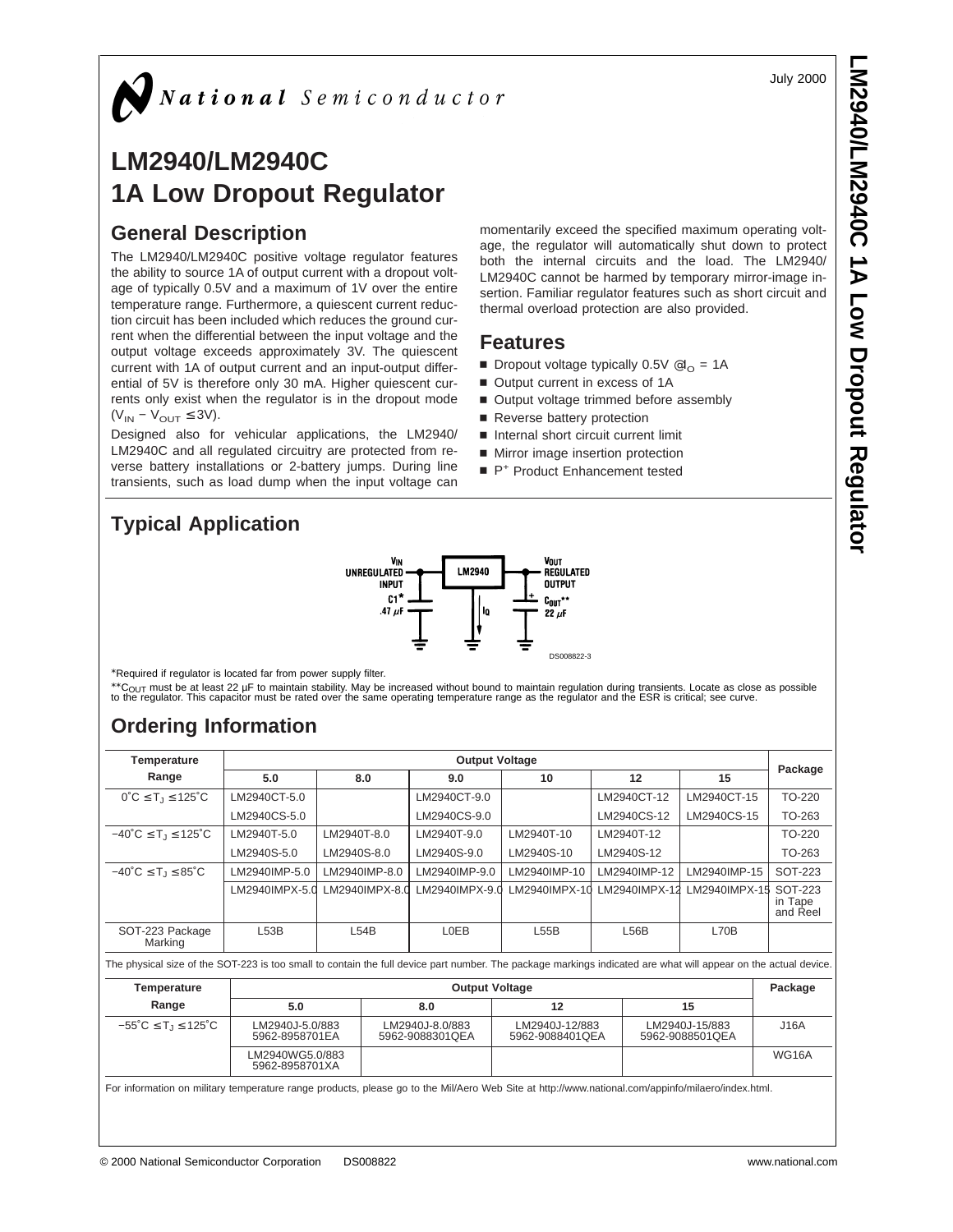LM2940/LM2940C **LM2940/LM2940C**



**Order Number LM2940WG5.0/883 (5962-8958701XA) See NS Package Number WG16A**

GND

 $\cdot$   $\vee$ <sub>IN</sub>

 $N<sub>C</sub>$ 

NC-

· NC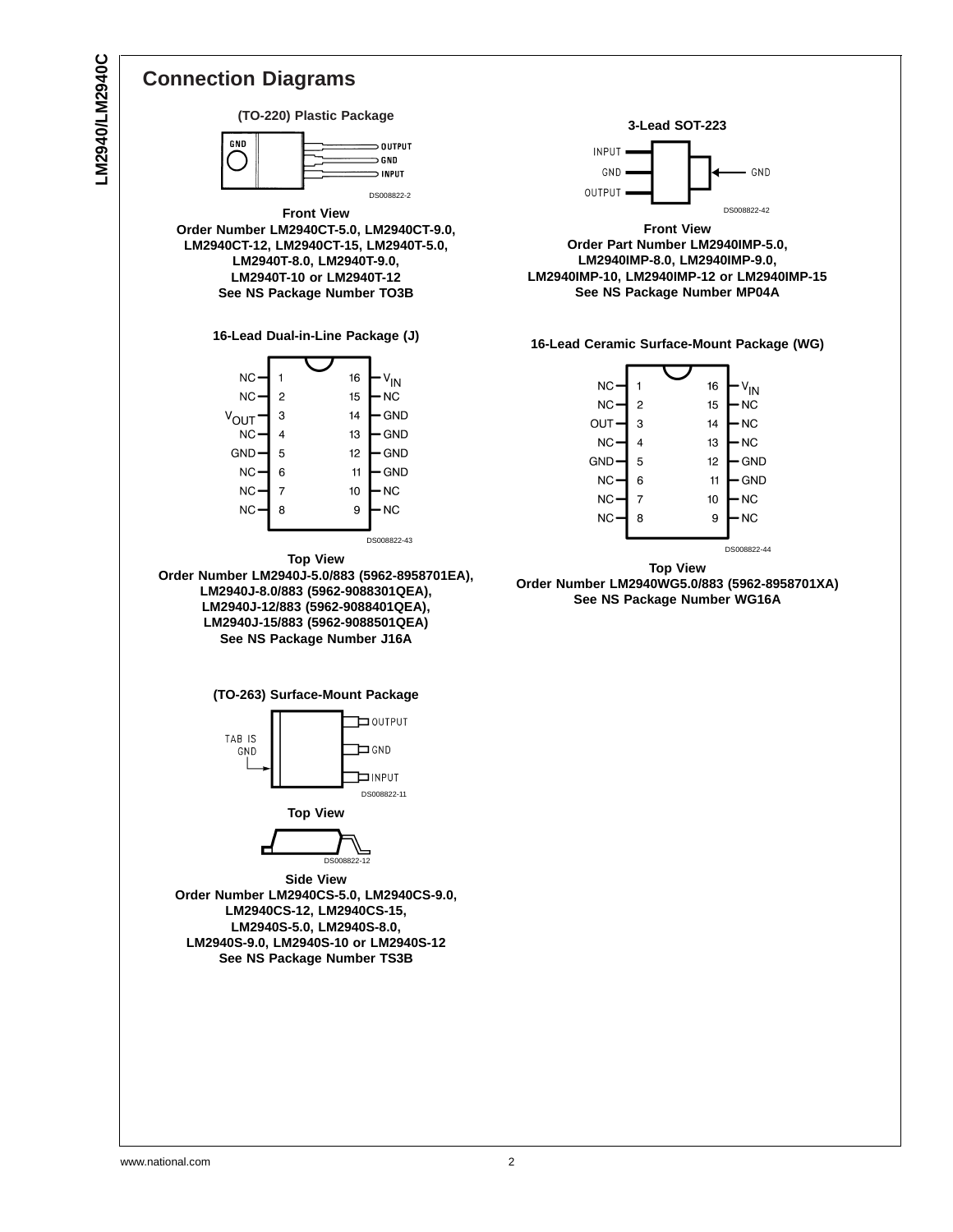# **Absolute Maximum Ratings (Note 1)**

**If Military/Aerospace specified devices are required, please contact the National Semiconductor Sales Office/ Distributors for availability and specifications.**

| LM2940S, T, MP $\leq$ 100 ms              | 60V                                      |
|-------------------------------------------|------------------------------------------|
| LM2940CS, $T \le 1$ ms                    | 45V                                      |
| Internal Power Dissipation                |                                          |
| (Note 2)                                  | Internally Limited                       |
| Maximum Junction Temperature              | $150^{\circ}$ C                          |
| Storage Temperature Range                 | $-65^{\circ}C \le T_J \le +150^{\circ}C$ |
| Lead Temperature, Time for Wave Soldering |                                          |
| TO-220 (T) Package                        | 260°C. 10s                               |

TO-263 (S) Package 260°C, 4s SOT-223 (MP) Package 260°C, 4s ESD Susceptibility (Note 3) 2 kV

Input Voltage 26V

**LM2940/LM2940C**

LM2940/LM2940C

| Temperature Range  |                                                               |
|--------------------|---------------------------------------------------------------|
| LM2940T. LM2940S   | $-40^{\circ}C \leq T_1 \leq 125^{\circ}C$                     |
| LM2940CT. LM2940CS | $0^{\circ}C \leq T_1 \leq 125^{\circ}C$                       |
| LM2940IMP          | $-40^{\circ}$ C $\leq$ T <sub>.1</sub> $\leq$ 85 $^{\circ}$ C |
| LM2940J, LM2940WG  | $-55^{\circ}C \le T_J \le 125^{\circ}C$                       |

# **Electrical Characteristics**

 $V_{\text{IN}}$  =  $V_{\text{O}}$  + 5V,  $I_{\text{O}}$  = 1A,  $C_{\text{O}}$  = 22 µF, unless otherwise specified. **Boldface limits apply over the entire operating temperature range of the indicated device.** All other specifications apply for  $T_A = T_J = 25^{\circ}$ C.

| Output Voltage (V <sub>o</sub> ) |                                                            |            | 5V                           |            |            |                             |            |                            |
|----------------------------------|------------------------------------------------------------|------------|------------------------------|------------|------------|-----------------------------|------------|----------------------------|
|                                  |                                                            |            | <b>LM2940</b>                | LM2940/883 |            | LM2940                      | LM2940/883 |                            |
| <b>Parameter</b>                 | <b>Conditions</b>                                          | <b>Typ</b> | Limit                        | Limit      | <b>Typ</b> | Limit                       | Limit      | <b>Units</b>               |
|                                  |                                                            |            | (Note 4)                     | (Note 5)   |            | (Note 4)                    | (Note 5)   |                            |
|                                  |                                                            |            | $6.25V \leq V_{IN} \leq 26V$ |            |            | $9.4V \leq V_{IN} \leq 26V$ |            |                            |
| Output Voltage                   | $5 \text{ mA} \leq I_{\Omega} \leq 1 \text{ A}$            | 5.00       | 4.85/4.75                    | 4.85/4.75  | 8.00       | 7.76/7.60                   | 7.76/7.60  | $V_{MIN}$                  |
|                                  |                                                            |            | 5.15/5.25                    | 5.15/5.25  |            | 8.24/8.40                   | 8.24/8.40  | $V_{MAX}$                  |
| Line Regulation                  | $V_O$ + 2V $\leq$ $V_{IN}$ $\leq$ 26V,                     | 20         | 50                           | 40/50      | 20         | 80                          | 50/80      | $mV_{MAX}$                 |
|                                  | $I_{\odot}$ = 5 mA                                         |            |                              |            |            |                             |            |                            |
| <b>Load Regulation</b>           | 50 mA $\leq I_{\Omega} \leq 1$ A                           |            |                              |            |            |                             |            |                            |
|                                  | LM2940, LM2940/883                                         | 35         | 50/80                        | 50/100     | 55         | 80/130                      | 80/130     | $mV_{MAX}$                 |
|                                  | LM2940C                                                    | 35         | 50                           |            | 55         | 80                          |            |                            |
| Output                           | 100 mADC and                                               |            |                              |            |            |                             |            |                            |
| Impedance                        | 20 mArms,                                                  | 35         |                              | 1000/1000  | 55         |                             | 1000/1000  | $m\Omega$                  |
|                                  | $f_{\rm O}$ = 120 Hz                                       |            |                              |            |            |                             |            |                            |
| Quiescent                        | $V_O$ +2V $\leq$ $V_{IN}$ $\leq$ 26V,                      |            |                              |            |            |                             |            |                            |
| Current                          | $I_{\Omega} = 5$ mA                                        |            |                              |            |            |                             |            |                            |
|                                  | LM2940, LM2940/883                                         | 10         | 15/20                        | 15/20      | 10         | 15/20                       | 15/20      | $\mathsf{mA}_\mathsf{MAX}$ |
|                                  | LM2940C                                                    | 10         | 15                           |            |            |                             |            |                            |
|                                  | $V_{IN} = V_{O} + 5V,$                                     | 30         | 45/60                        | 50/60      | 30         | 45/60                       | 50/60      | $mA_{MAX}$                 |
|                                  | $I_{\odot} = 1A$                                           |            |                              |            |            |                             |            |                            |
| <b>Output Noise</b>              | 10 Hz - 100 kHz.                                           | 150        |                              | 700/700    | 240        |                             | 1000/1000  | $\mu V_{rms}$              |
| Voltage                          | $IO = 5 mA$                                                |            |                              |            |            |                             |            |                            |
| Ripple Rejection                 | $f_{\text{O}} = 120 \text{ Hz}, 1 \text{ V}_{\text{rms}},$ |            |                              |            |            |                             |            |                            |
|                                  | $I_{\Omega} = 100 \text{ mA}$                              |            |                              |            |            |                             |            |                            |
|                                  | LM2940                                                     | 72         | 60/54                        |            | 66         | 54/48                       |            | $dB_{MIN}$                 |
|                                  | LM2940C                                                    | 72         | 60                           |            | 66         | 54                          |            |                            |
|                                  | $f_{\rm O} = 1$ kHz, 1 $V_{\rm rms}$ ,                     |            |                              | 60/50      |            |                             | 54/48      | $dB_{MIN}$                 |
|                                  | $I_{\odot}$ = 5 mA                                         |            |                              |            |            |                             |            |                            |
| Long Term                        |                                                            | 20         |                              |            | 32         |                             |            | mV/                        |
| Stability                        |                                                            |            |                              |            |            |                             |            | 1000 Hr                    |
| Dropout Voltage                  | $I_{\text{O}} = 1A$                                        | 0.5        | 0.8/1.0                      | 0.7/1.0    | 0.5        | 0.8/1.0                     | 0.7/1.0    | $V_{MAX}$                  |
|                                  | $I_{\odot} = 100 \text{ mA}$                               | 110        | 150/200                      | 150/200    | 110        | 150/200                     | 150/200    | $mV_{MAX}$                 |
| <b>Short Circuit</b><br>Current  | (Note 6)                                                   | 1.9        | 1.6                          | 1.5/1.3    | 1.9        | 1.6                         | 1.6/1.3    | $A_{MIN}$                  |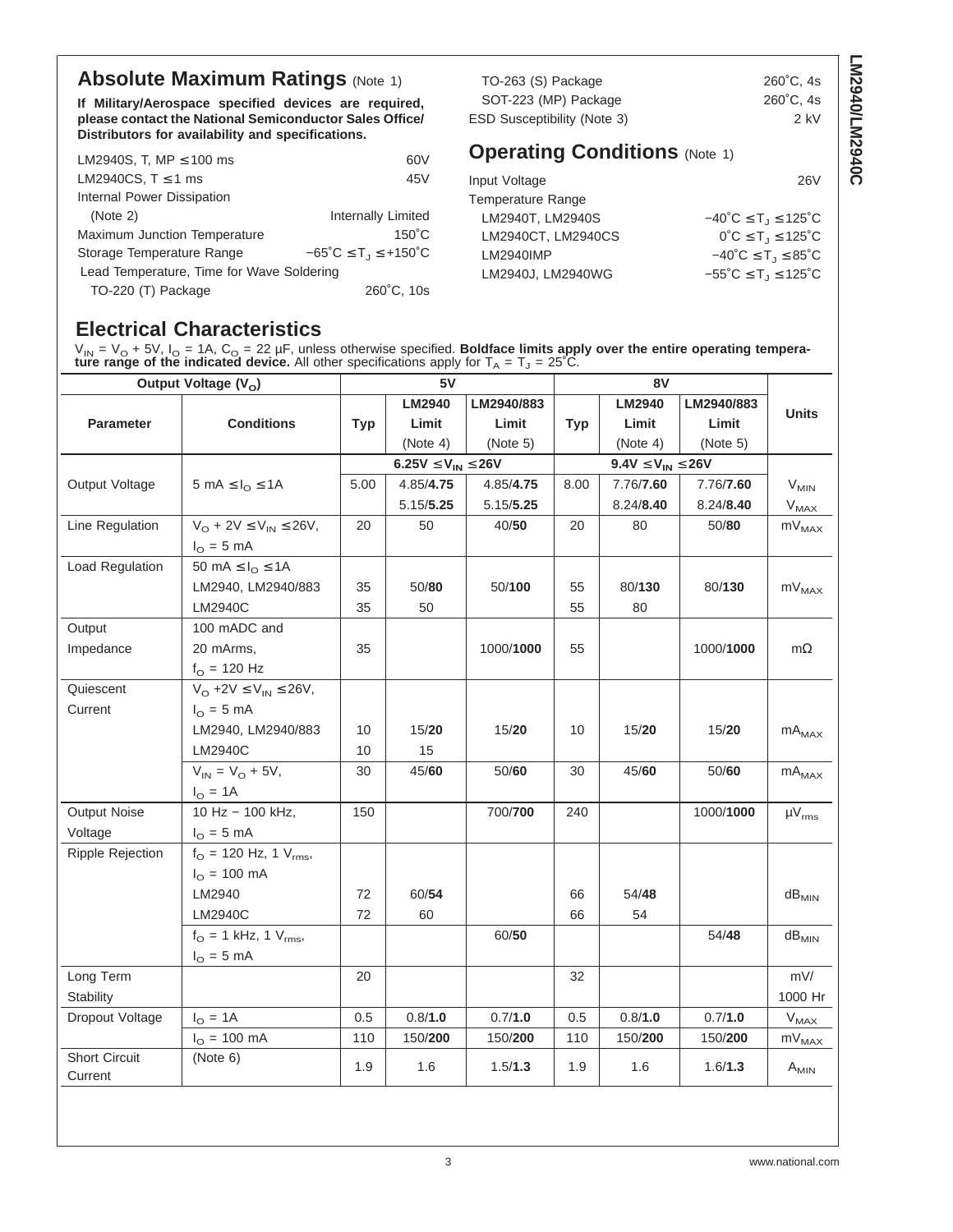# **Electrical Characteristics** (Continued)

| $V_{IN} = V_O + 5V$ , $I_O = 1A$ , $C_O = 22 \mu F$ , unless otherwise specified. Boldface limits apply over the entire operating tempera- |
|--------------------------------------------------------------------------------------------------------------------------------------------|
| <b>ture range of the indicated device.</b> All other specifications apply for $T_A = T_J = 25^{\circ}C$ .                                  |

| Output Voltage $(V_0)$  |                           | 5V    |               |            |            |               |            |              |
|-------------------------|---------------------------|-------|---------------|------------|------------|---------------|------------|--------------|
|                         |                           |       | <b>LM2940</b> | LM2940/883 |            | <b>LM2940</b> | LM2940/883 | <b>Units</b> |
| <b>Parameter</b>        | <b>Conditions</b>         | Typ   | Limit         | Limit      | <b>Typ</b> | Limit         | Limit      |              |
|                         |                           |       | (Note 4)      | (Note 5)   |            | (Note 4)      | (Note 5)   |              |
| Maximum Line            | $R_{\Omega} = 100\Omega$  |       |               |            |            |               |            |              |
| Transient               | LM2940, $T \le 100$ ms    | 75    | 60/60         |            | 75         | 60/60         |            |              |
|                         | LM2940/883, $T \le 20$ ms |       |               | 40/40      |            |               | 40/40      | $V_{MIN}$    |
|                         | LM2940C, $T \le 1$ ms     | 55    | 45            |            | 55         | 45            |            |              |
| <b>Reverse Polarity</b> | $R_{\Omega} = 100\Omega$  |       |               |            |            |               |            |              |
| DC Input Voltage        | LM2940, LM2940/883        | $-30$ | $-15/-15$     | $-15/-15$  | $-30$      | $-15/-15$     | $-15/-15$  | $V_{MIN}$    |
|                         | LM2940C                   | $-30$ | $-15$         |            | $-30$      | $-15$         |            |              |
| <b>Reverse Polarity</b> | $R_{\Omega} = 100\Omega$  |       |               |            |            |               |            |              |
| <b>Transient Input</b>  | LM2940, $T \le 100$ ms    | $-75$ | $-50/-50$     |            | $-75$      | $-50/-50$     |            | $V_{MIN}$    |
| Voltage                 | LM2940/883, $T \le 20$ ms |       |               | $-45/-45$  |            |               | $-45/-45$  |              |
|                         | LM2940C, $T \le 1$ ms     | $-55$ | $-45/-45$     |            |            |               |            |              |

# **Electrical Characteristics**

 $V_{\text{IN}}$  =  $V_{\text{O}}$  + 5V,  $I_{\text{O}}$  = 1A,  $C_{\text{O}}$  = 22 µF, unless otherwise specified. **Boldface limits apply over the entire operating temperature range of the indicated device.** All other specifications apply for  $T_A = T_J = 25^{\circ}$ C.

|                         | Output Voltage (V <sub>o</sub> )               |            | 9V                                                         |            |                              |                              |
|-------------------------|------------------------------------------------|------------|------------------------------------------------------------|------------|------------------------------|------------------------------|
|                         |                                                |            | <b>LM2940</b>                                              |            | <b>LM2940</b>                | <b>Units</b>                 |
| <b>Parameter</b>        | <b>Conditions</b>                              | <b>Typ</b> | Limit                                                      | <b>Typ</b> | Limit                        |                              |
|                         |                                                |            | (Note 4)                                                   |            | (Note 4)                     |                              |
|                         |                                                |            | $10.5 \text{V} \leq \text{V}_{\text{IN}} \leq 26 \text{V}$ |            | $11.5V \leq V_{IN} \leq 26V$ |                              |
| Output Voltage          | 5 mA $\leq$ $I_{\Omega} \leq 1$ A              | 9.00       | 8.73/8.55                                                  | 10.00      | 9.70/9.50                    | $V_{MIN}$                    |
|                         |                                                |            | 9.27/9.45                                                  |            | 10.30/10.50                  | $V_{MAX}$                    |
| Line Regulation         | $V_O$ + 2V $\leq$ $V_{IN}$ $\leq$ 26V,         | 20         | 90                                                         | 20         | 100                          | $mV_{MAX}$                   |
|                         | $I_{\odot}$ = 5 mA                             |            |                                                            |            |                              |                              |
| Load Regulation         | 50 mA $\leq I_{\Omega} \leq 1$ A               |            |                                                            |            |                              |                              |
|                         | LM2940                                         | 60         | 90/150                                                     | 65         | 100/165                      | $mV_{MAX}$                   |
|                         | LM2940C                                        | 60         | 90                                                         |            |                              |                              |
| Output Impedance        | 100 mADC and                                   |            |                                                            |            |                              |                              |
|                         | 20 mArms,                                      | 60         |                                                            | 65         |                              | $m\Omega$                    |
|                         | $f_{\rm O} = 120$ Hz                           |            |                                                            |            |                              |                              |
| Quiescent               | $V_{\Omega}$ +2V $\leq$ V <sub>IN</sub> < 26V, |            |                                                            |            |                              |                              |
| Current                 | $I_{\Omega} = 5$ mA                            |            |                                                            |            |                              |                              |
|                         | LM2940                                         | 10         | 15/20                                                      | 10         | 15/20                        | $mA_{\text{MAX}}$            |
|                         | LM2940C                                        | 10         | 15                                                         |            |                              |                              |
|                         | $V_{IN} = V_{O} + 5V$ , $I_{O} = 1A$           | 30         | 45/60                                                      | 30         | 45/60                        | $mA_{MAX}$                   |
| Output Noise            | 10 Hz - 100 kHz,                               | 270        |                                                            | 300        |                              | $\mu V_{rms}$                |
| Voltage                 | $I_{\Omega} = 5$ mA                            |            |                                                            |            |                              |                              |
| <b>Ripple Rejection</b> | $f_{\text{O}} = 120$ Hz, 1 $V_{\text{rms}}$ ,  |            |                                                            |            |                              |                              |
|                         | $I_{\odot} = 100 \text{ mA}$                   |            |                                                            |            |                              |                              |
|                         | LM2940                                         | 64         | 52/46                                                      | 63         | 51/45                        | $dB_{MIN}$                   |
|                         | LM2940C                                        | 64         | 52                                                         |            |                              |                              |
| Long Term               |                                                | 34         |                                                            | 36         |                              | mV/                          |
| Stability               |                                                |            |                                                            |            |                              | 1000 Hr                      |
| Dropout Voltage         | $I_{\odot} = 1A$                               | 0.5        | 0.8/1.0                                                    | 0.5        | 0.8/1.0                      | $V_{MAX}$                    |
|                         | $I_{\odot} = 100 \text{ mA}$                   | 110        | 150/200                                                    | 110        | 150/200                      | $\mathsf{mV}_{\mathsf{MAX}}$ |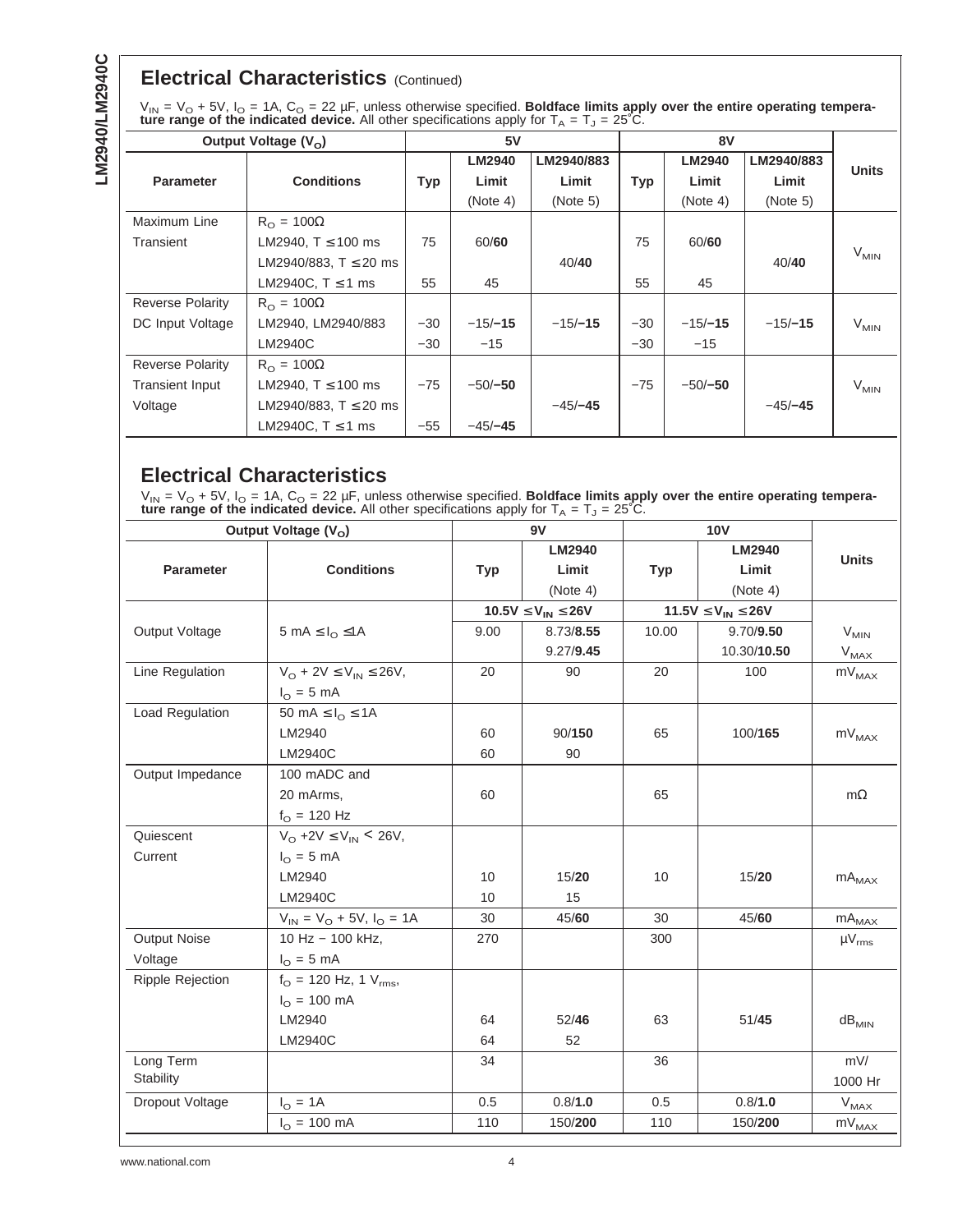# **Electrical Characteristics** (Continued)

 $V_{\text{IN}}$  =  $V_{\text{O}}$  + 5V,  $I_{\text{O}}$  = 1A,  $C_{\text{O}}$  = 22 µF, unless otherwise specified. **Boldface limits apply over the entire operating temperature range of the indicated device.** All other specifications apply for  $T_A = T_J = 25^{\circ}$ C.

| Output Voltage $(V_0)$  |                          |            | 9V            |       |               |              |
|-------------------------|--------------------------|------------|---------------|-------|---------------|--------------|
|                         |                          |            | <b>LM2940</b> |       | <b>LM2940</b> | <b>Units</b> |
| <b>Parameter</b>        | <b>Conditions</b>        | <b>Typ</b> | Limit         | Typ   | Limit         |              |
|                         |                          |            | (Note 4)      |       | (Note 4)      |              |
| <b>Short Circuit</b>    | (Note 6)                 | 1.9        | 1.6           | 1.9   | 1.6           | $A_{MIN}$    |
| Current                 |                          |            |               |       |               |              |
| Maximum Line            | $R_{\Omega} = 100\Omega$ |            |               |       |               |              |
| Transient               | $T \leq 100$ ms          |            |               |       |               |              |
|                         | LM2940                   | 75         | 60/60         | 75    | 60/60         | $V_{MIN}$    |
|                         | LM2940C                  | 55         | 45            |       |               |              |
| <b>Reverse Polarity</b> | $R_{\Omega} = 100\Omega$ |            |               |       |               |              |
| DC Input Voltage        | LM2940                   | $-30$      | $-15/-15$     | $-30$ | $-15/-15$     | $V_{MIN}$    |
|                         | LM2940C                  | $-30$      | $-15$         |       |               |              |
| <b>Reverse Polarity</b> | $R_{\Omega} = 100\Omega$ |            |               |       |               |              |
| <b>Transient Input</b>  | $T \leq 100$ ms          |            |               |       |               |              |
| Voltage                 | LM2940                   | $-75$      | $-50/-50$     | $-75$ | $-50/-50$     | $V_{MIN}$    |
|                         | LM2940C                  | $-55$      | $-45/-45$     |       |               |              |

# **Electrical Characteristics**

 $V_{\text{IN}} = V_{\text{O}} + 5V$ ,  $I_{\text{O}} = 1$ A,  $C_{\text{O}} = 22 \mu$ F, unless otherwise specified. **Boldface limits apply over the entire operating temperature range of the indicated device.** All other specifications apply for  $T_A = T_J = 25^{\circ}$ C.

| Output Voltage (V <sub>o</sub> ) |                                        |            | 12V                           |             |            |                                |             |               |
|----------------------------------|----------------------------------------|------------|-------------------------------|-------------|------------|--------------------------------|-------------|---------------|
|                                  |                                        |            | <b>LM2940</b>                 | LM2940/833  |            | <b>LM2940</b>                  | LM2940/833  | <b>Units</b>  |
| <b>Parameter</b>                 | <b>Conditions</b>                      | <b>Typ</b> | Limit                         | Limit       | <b>Typ</b> | Limit                          | Limit       |               |
|                                  |                                        |            | (Note 4)                      | (Note 5)    |            | (Note 4)                       | (Note 5)    |               |
|                                  |                                        |            | 13.6 $V \leq V_{IN} \leq 26V$ |             |            | 16.75 $V \leq V_{IN} \leq 26V$ |             |               |
| Output Voltage                   | 5 mA $\leq$ $I_{\Omega} \leq 1$ A      | 12.00      | 11.64/11.40                   | 11.64/11.40 | 15.00      | 14.55/14.25                    | 14.55/14.25 | $V_{MIN}$     |
|                                  |                                        |            | 12.36/12.60                   | 12.36/12.60 |            | 15.45/15.75                    | 15.45/15.75 | $V_{MAX}$     |
| Line Regulation                  | $V_O$ + 2V $\leq$ $V_{IN}$ $\leq$ 26V, | 20         | 120                           | 75/120      | 20         | 150                            | 95/150      | $mV_{MAX}$    |
|                                  | $I_{\Omega} = 5$ mA                    |            |                               |             |            |                                |             |               |
| Load Regulation                  | 50 mA $\leq I_{\Omega} \leq 1$ A       |            |                               |             |            |                                |             |               |
|                                  | LM2940, LM2940/883                     | 55         | 120/200                       | 120/190     |            |                                | 150/240     | $mV_{MAX}$    |
|                                  | LM2940C                                | 55         | 120                           |             | 70         | 150                            |             |               |
| Output                           | 100 mADC and                           |            |                               |             |            |                                |             |               |
| Impedance                        | 20 mArms,                              | 80         |                               | 1000/1000   | 100        |                                | 1000/1000   | $m\Omega$     |
|                                  | $f_{\Omega}$ = 120 Hz                  |            |                               |             |            |                                |             |               |
| Quiescent                        | $V_O$ +2V $\leq$ $V_{IN}$ $\leq$ 26V,  |            |                               |             |            |                                |             |               |
| Current                          | $I_{\Omega} = 5$ mA                    |            |                               |             |            |                                |             |               |
|                                  | LM2940, LM2940/883                     | 10         | 15/20                         | 15/20       |            |                                | 15/20       | $mA_{MAX}$    |
|                                  | LM2940C                                | 10         | 15                            |             | 10         | 15                             |             |               |
|                                  | $V_{IN} = V_{O} + 5V, I_{O} = 1A$      | 30         | 45/60                         | 50/60       | 30         | 45/60                          | 50/60       | $mA_{MAX}$    |
| <b>Output Noise</b>              | 10 Hz - 100 kHz.                       | 360        |                               | 1000/1000   | 450        |                                | 1000/1000   | $\mu V_{rms}$ |
| Voltage                          | $I_{\Omega} = 5 \text{ mA}$            |            |                               |             |            |                                |             |               |
| <b>Ripple Rejection</b>          | $f_{\Omega}$ = 120 Hz, 1 $V_{rms}$ ,   |            |                               |             |            |                                |             |               |
|                                  | $I_{\Omega} = 100 \text{ mA}$          |            |                               |             |            |                                |             |               |
|                                  | LM2940                                 | 66         | 54/48                         |             |            |                                |             | $dB_{MIN}$    |
|                                  | LM2940C                                | 66         | 54                            |             | 64         | 52                             |             |               |
|                                  | $f_{\rm O} = 1$ kHz, 1 $V_{\rm rms}$ , |            |                               | 52/46       |            |                                | 48/42       | $dB_{MIN}$    |
|                                  | $I_{\odot} = 5$ mA                     |            |                               |             |            |                                |             |               |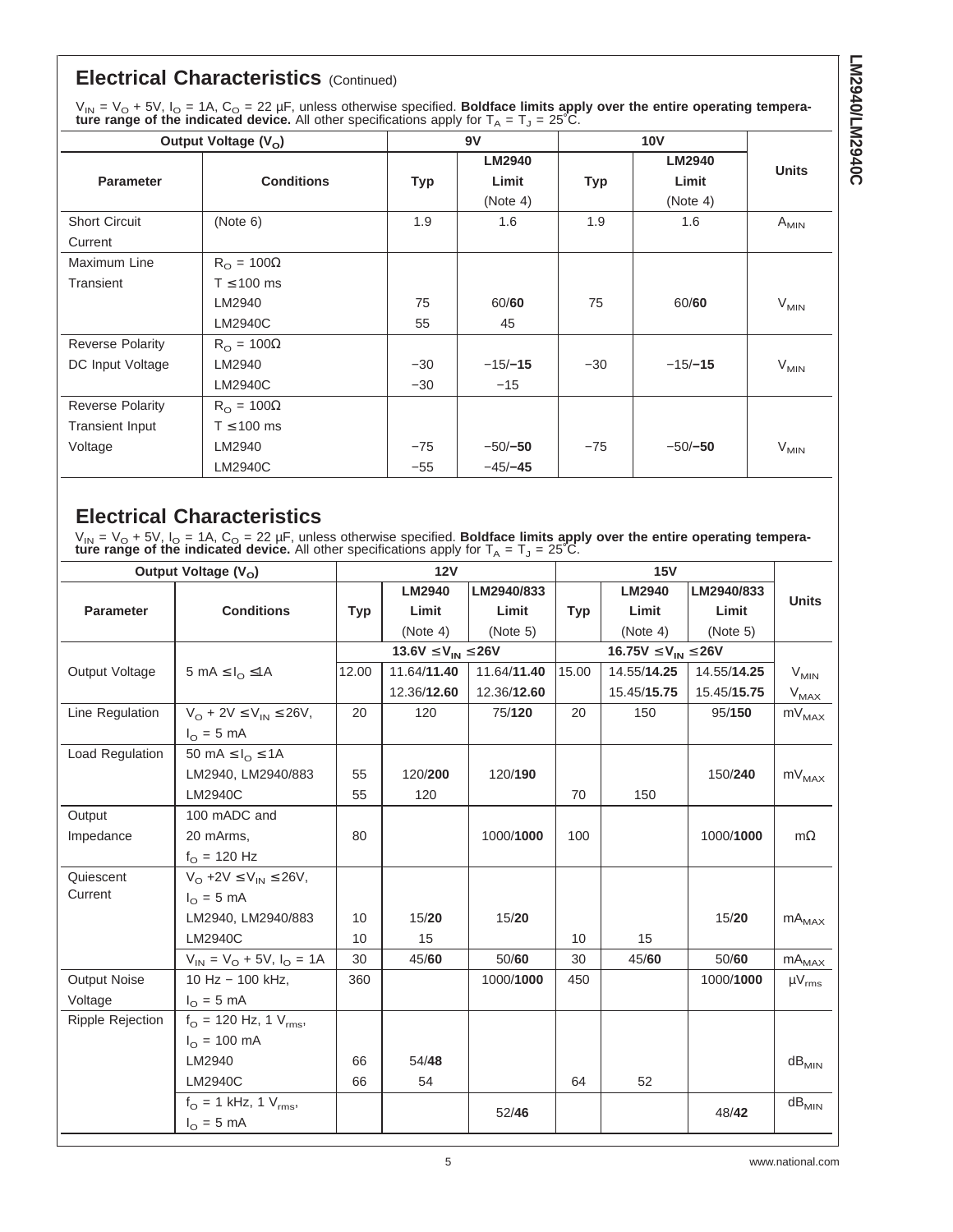# **Electrical Characteristics** (Continued)

| $V_{IN} = V_O + 5V$ , $I_O = 1A$ , $C_O = 22 \mu F$ , unless otherwise specified. Boldface limits apply over the entire operating tempera- |
|--------------------------------------------------------------------------------------------------------------------------------------------|
| <b>ture range of the indicated device.</b> All other specifications apply for $T_A = T_J = 25^{\circ}C$ .                                  |

| Output Voltage (V <sub>o</sub> ) |                               |       | 12V           |            |            |               |            |              |
|----------------------------------|-------------------------------|-------|---------------|------------|------------|---------------|------------|--------------|
|                                  |                               |       | <b>LM2940</b> | LM2940/833 |            | <b>LM2940</b> | LM2940/833 | <b>Units</b> |
| <b>Parameter</b>                 | <b>Conditions</b>             | Typ   | Limit         | Limit      | <b>Typ</b> | Limit         | Limit      |              |
|                                  |                               |       | (Note 4)      | (Note 5)   |            | (Note 4)      | (Note 5)   |              |
| Long Term                        |                               | 48    |               |            | 60         |               |            | mV/          |
| Stability                        |                               |       |               |            |            |               |            | 1000 Hr      |
| Dropout Voltage                  | $I_{\Omega} = 1A$             | 0.5   | 0.8/1.0       | 0.7/1.0    | 0.5        | 0.8/1.0       | 0.7/1.0    | $V_{MAX}$    |
|                                  | $I_{\Omega} = 100 \text{ mA}$ | 110   | 150/200       | 150/200    | 110        | 150/200       | 150/200    | $mV_{MAX}$   |
| <b>Short Circuit</b>             | (Note 6)                      | 1.9   | 1.6           | 1.6/1.3    | 1.9        | 1.6           | 1.6/1.3    |              |
| Current                          |                               |       |               |            |            |               |            | $A_{MIN}$    |
| Maximum Line                     | $R_{\Omega} = 100\Omega$      |       |               |            |            |               |            |              |
| Transient                        | LM2940, $T \le 100$ ms        | 75    | 60/60         |            |            |               |            |              |
|                                  | LM2940/883, $T \le 20$ ms     |       |               | 40/40      |            |               | 40/40      | $V_{MIN}$    |
|                                  | LM2940C, $T \le 1$ ms         | 55    | 45            |            | 55         | 45            |            |              |
| Reverse Polarity                 | $R_{\Omega} = 100\Omega$      |       |               |            |            |               |            |              |
| DC Input                         | LM2940, LM2940/883            | $-30$ | $-15/-15$     | $-15/-15$  |            |               | $-15/-15$  | $V_{MIN}$    |
| Voltage                          | LM2940C                       | $-30$ | $-15$         |            | $-30$      | $-15$         |            |              |
| <b>Reverse Polarity</b>          | $R_{\Omega} = 100\Omega$      |       |               |            |            |               |            |              |
| <b>Transient Input</b>           | LM2940, $T \le 100$ ms        | $-75$ | $-50/-50$     |            |            |               |            |              |
| Voltage                          | LM2940/883, $T \le 20$ ms     |       |               | $-45/-45$  |            |               | $-45/-45$  | $V_{MIN}$    |
|                                  | LM2940C, $T \le 1$ ms         | $-55$ | $-45/-45$     |            | $-55$      | $-45/-45$     |            |              |

Note 1: Absolute Maximum Ratings are limits beyond which damage to the device may occur. Operating Conditions are conditions under which the device functions but the specifications might not be guaranteed. For guaranteed specifications and test conditions see the Electrical Characteristics.

Note 2: The maximum allowable power dissipation is a function of the maximum junction temperature, T<sub>J</sub>, the junction-to-ambient thermal resistance,  $\theta_{J-A}$ , and the ambient temperature,  $T_A$ . Exceeding the maximum allowable power dissipation will cause excessive die temperature, and the regulator will go into thermal shutdown. The value of θ<sub>J−A</sub> (for devices in still air with no heatsink) is 60°C/W for the TO-220 package, 80°C/W for the TO-263 package, and 174°C/W for the SOT-223 package. The effective value of θ<sub>J−A</sub> can be reduced by using a heatsink (see Application Hints for specific information on heatsinking). The values of θ<sub>J−A</sub> and θ<sub>J−C</sub>for the K02A package are 39˚C/W and 4˚C/W respectively.

**Note 3:** ESD rating is based on the human body model, 100 pF discharged through 1.5 kΩ.

Note 4: All limits are guaranteed at  $T_A = T_J = 25$ °C only (standard typeface) or over the entire operating temperature range of the indicated device (boldface type). All limits at  $T_A = T_J = 25^\circ$ C are 100% production tested. All limits at temperature extremes are guaranteed via correlation using standard Statistical Quality Control methods.

Note 5: All limits are guaranteed at T<sub>A</sub> = T<sub>J</sub> = 25°C only (standard typeface) or over the entire operating temperature range of the indicated device (boldface type). All limits are 100% production tested and are used to calculate Outgoing Quality Levels.

**Note 6:** Output current will decrease with increasing temperature but will not drop below 1A at the maximum specified temperature.

# **Typical Performance Characteristics**

#### **Dropout Voltage**

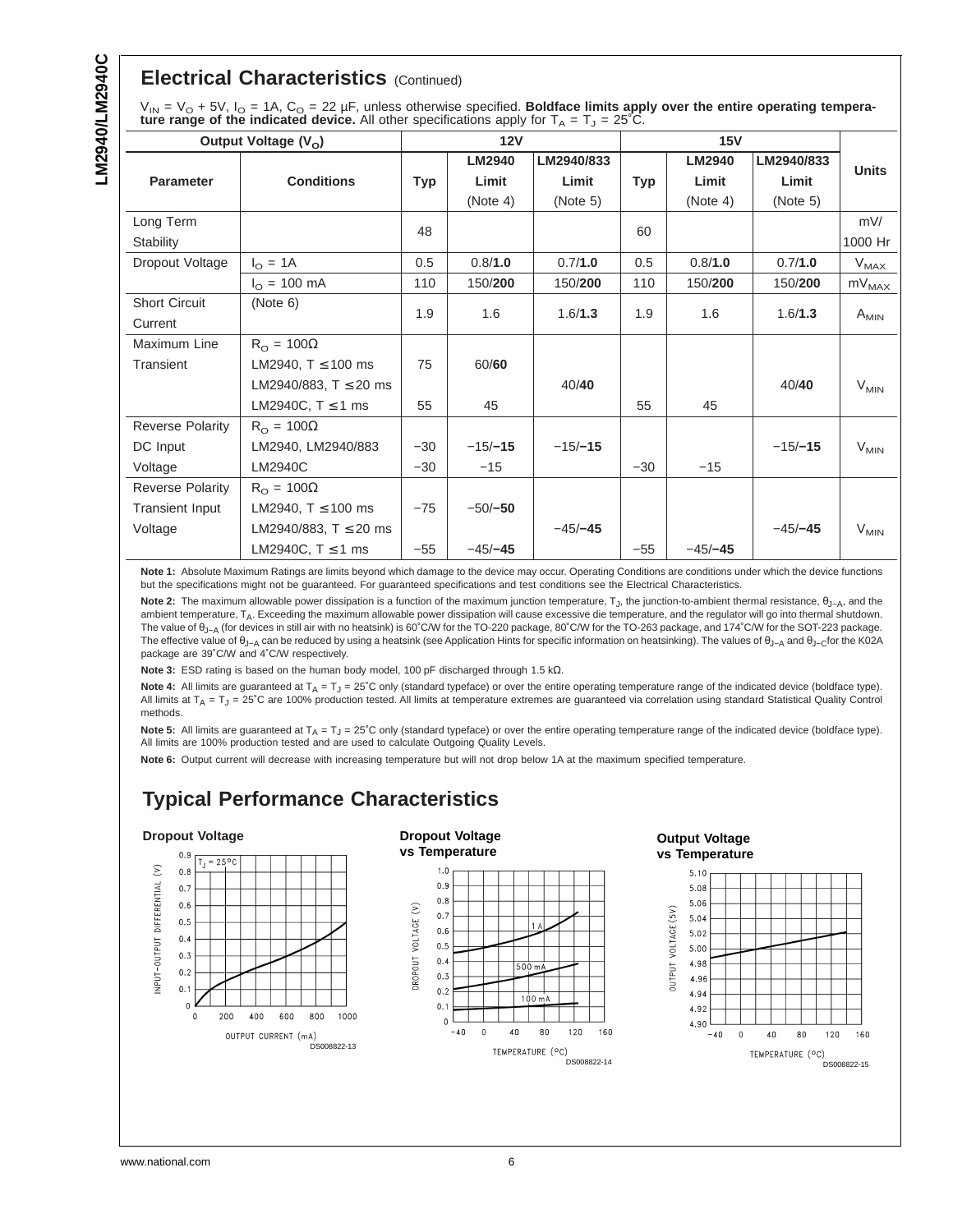# **Typical Performance Characteristics (Continued)**

# **LM2940/LM2940C LM2940/LM2940C**



#### **Quiescent Current**



#### **Load Transient Response**



#### $0.5$ <br> $0.4$ <br> $0.3$ <br> $0.2$ OUTPUT VOLTAGE<br>DEVIATION (V)  $\mathsf{T}_{\mathsf{J}}$  $0.1$  $\overline{v_0}$  $= 5V$  $\frac{1}{\sqrt{2}}$  $-0.1$  $-0.2$ <br> $-0.3$  $-0.4$ <br> $-0.5$ LOAD<br>CURRENT (A)  $1.0$  $0.5$  $\mathbf 0$  $-10$  $\,$  0  $\,$  $10$  $20$ 30  $40$ TIME  $(\mu s)$ DS008822-20

 $V_{\text{IN}} = 10V$ 

 $C_{\text{OUT}}^{\text{max}} = 22 \ \mu \text{K}$ 

 $= 25^{\circ}$ C

#### **Low Voltage Behavior**



#### **Low Voltage Behavior**  $14$



#### **Low Voltage Behavior**



# **Ripple Rejection**

**Quiescent Current**

 $50$ 

40

30

 $20$ 

 $10$ 

 $\pmb{0}$ 

 $\Omega$ 

 $0.2$ 

 $0.4$ 

LOAD CURRENT (A)

QUIESCENT CURRENT (mA)



V<br>DS008822-18

 $1.0$ 

 $0.8$ 

 $V_{IN} = 14V$ 

 $V_0 = 5V$ 

 $T_J = 25^{\circ}$ C

 $0.6$ 

#### **Low Voltage Behavior**



### **Low Voltage Behavior**



## **Low Voltage Behavior**

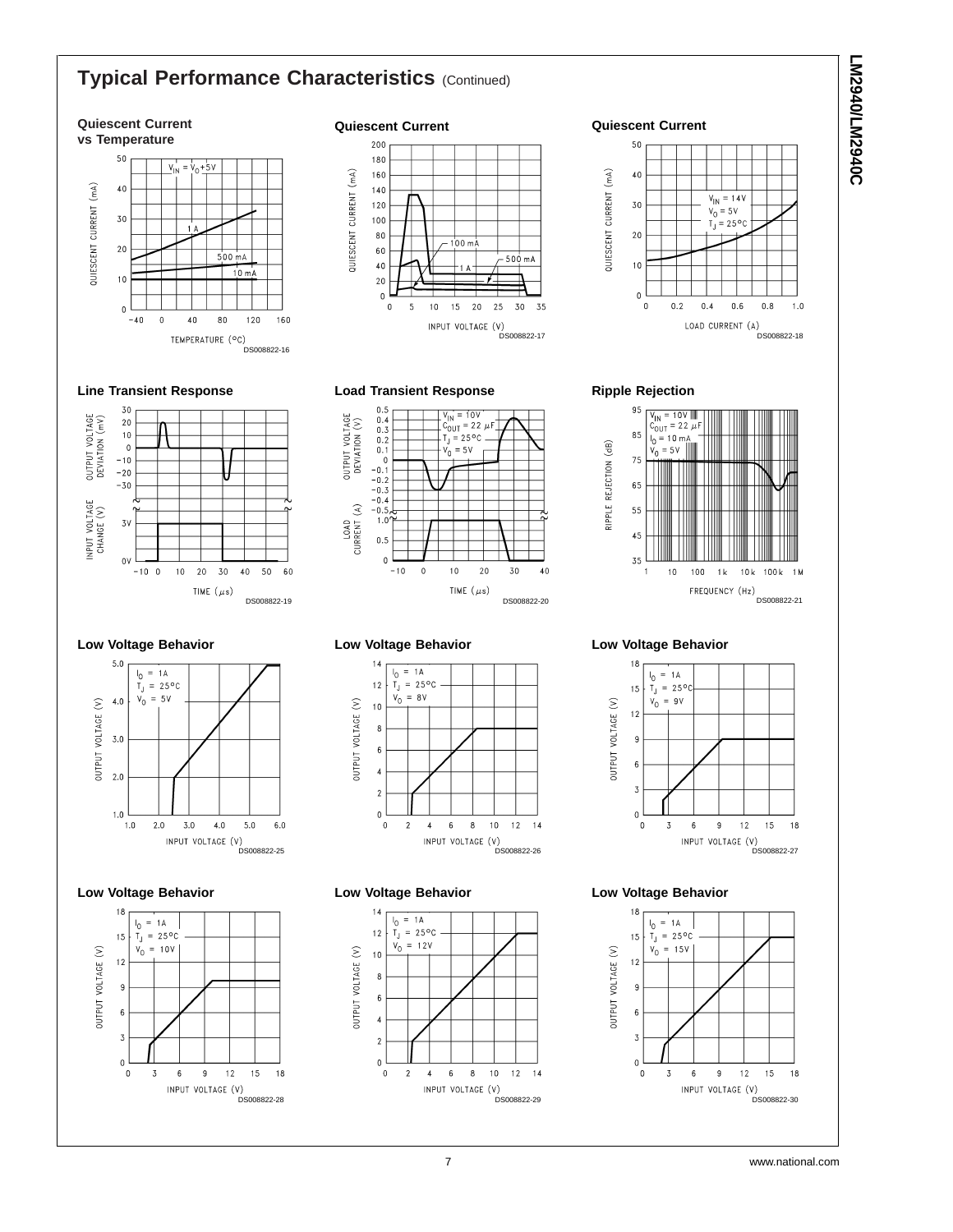

**LM2940/LM2940C**

LM2940/LM2940C

# **Typical Performance Characteristics (Continued)**

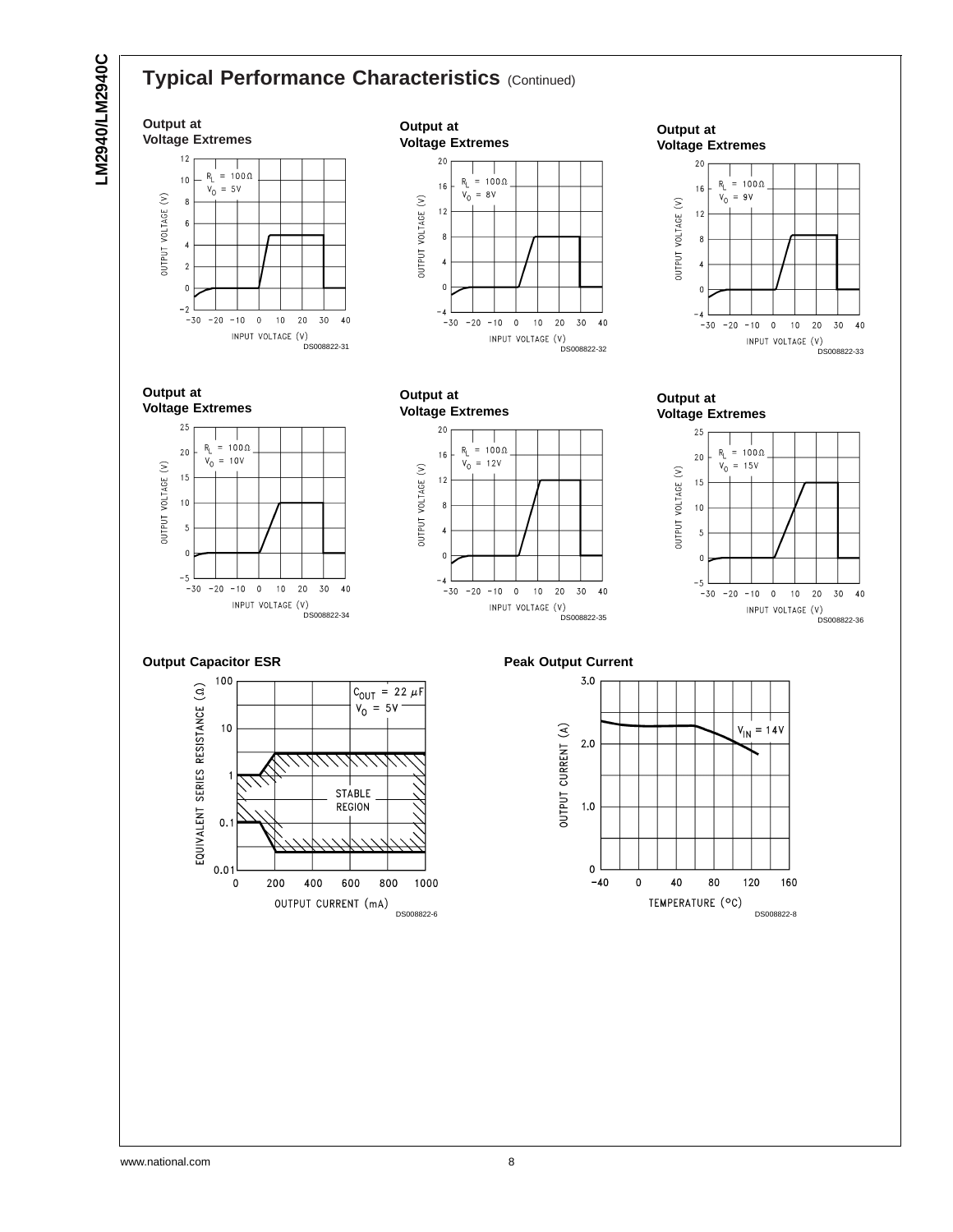# **Typical Performance Characteristics (Continued)**

#### **Output Impedance**



#### **Maximum Power Dissipation (TO-220)**





**LM2940/LM2940C LM2940/LM2940C**

#### **Maximum Power Dissipation (TO-263) See** (Note 2)

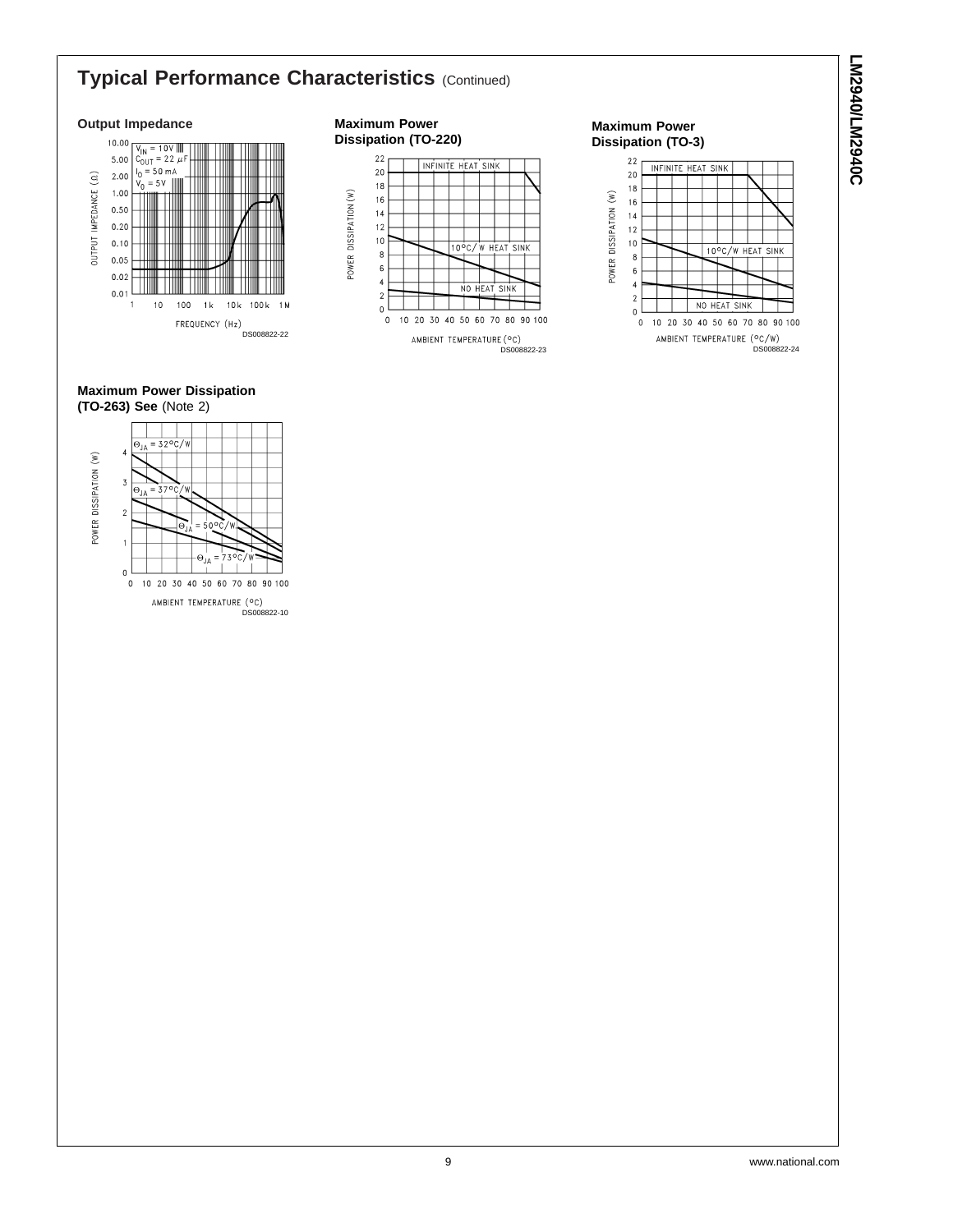

# **Application Hints EXTERNAL CAPACITORS**

The output capacitor is critical to maintaining regulator stability, and must meet the required conditions for both ESR (Equivalent Series Resistance) and minimum amount of ca-

### MINIMUM CAPACITANCE:

The minimum output capacitance required to maintain stability is 22 µF (this value may be increased without limit). Larger values of output capacitance will give improved transient response.

#### ESR LIMITS:

pacitance.

The ESR of the output capacitor will cause loop instability if it is too high or too low. The acceptable range of ESR plotted versus load current is shown in the graph below. **It is essential that the output capacitor meet these requirements, or oscillations can result.**



**FIGURE 1. ESR Limits**

It is important to note that for most capacitors, ESR is specified only at room temperature. However, the designer must ensure that the ESR will stay inside the limits shown over the entire operating temperature range for the design.

For aluminum electrolytic capacitors, ESR will increase by about 30X as the temperature is reduced from 25˚C to −40˚C. This type of capacitor is not well-suited for low temperature operation.

Solid tantalum capacitors have a more stable ESR over temperature, but are more expensive than aluminum electrolytics. A cost-effective approach sometimes used is to parallel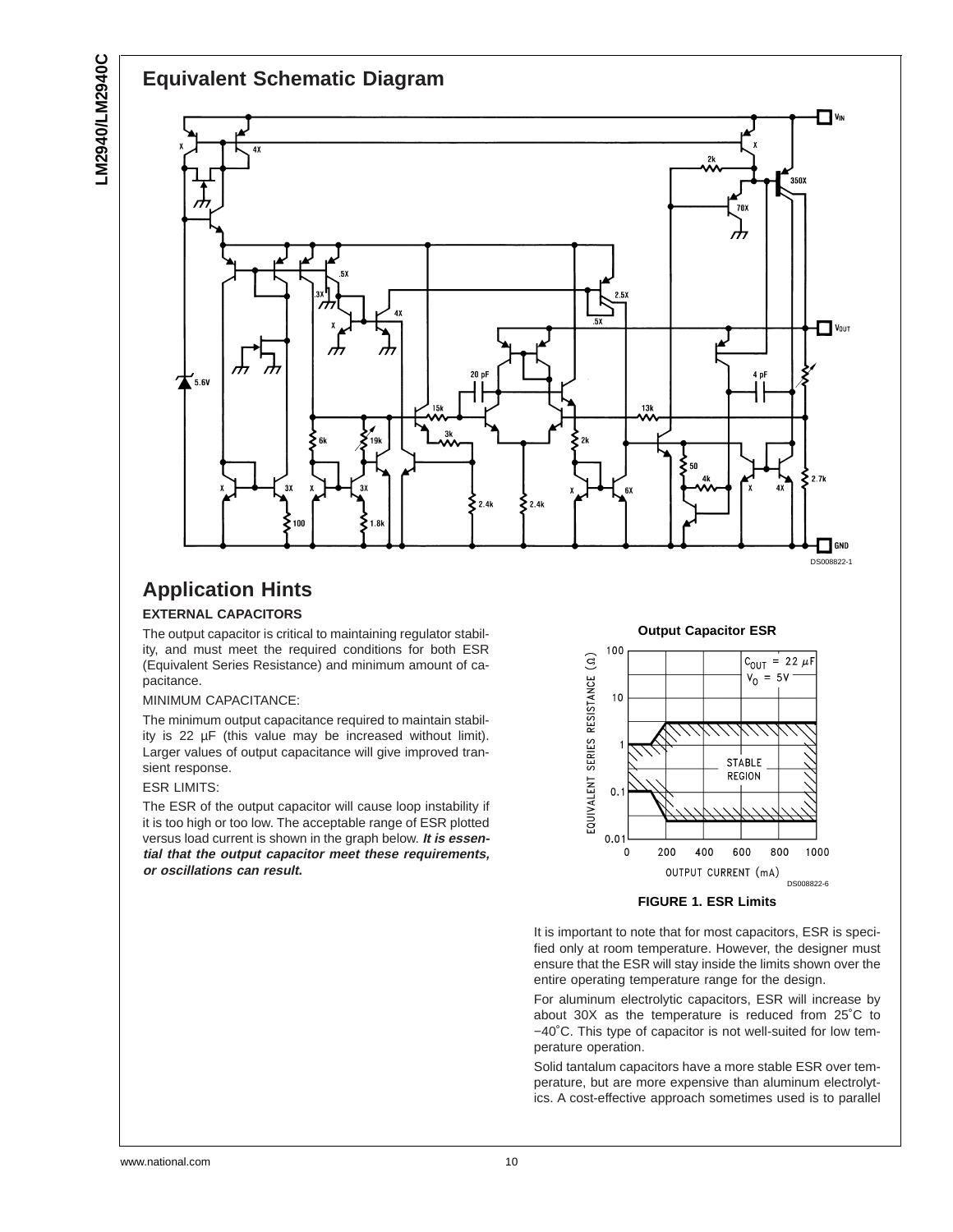# **Application Hints (Continued)**

an aluminum electrolytic with a solid Tantalum, with the total capacitance split about 75/25% with the Aluminum being the larger value.

If two capacitors are paralleled, the effective ESR is the parallel of the two individual values. The "flatter" ESR of the Tantalum will keep the effective ESR from rising as quickly at low temperatures.

#### **HEATSINKING**

A heatsink may be required depending on the maximum power dissipation and maximum ambient temperature of the application. Under all possible operating conditions, the junction temperature must be within the range specified under Absolute Maximum Ratings.

To determine if a heatsink is required, the power dissipated by the regulator,  $P_D$ , must be calculated.

The figure below shows the voltages and currents which are present in the circuit, as well as the formula for calculating the power dissipated in the regulator:



 $I_{IN} = I_L \div I_G$  $\mathsf{P}_{\mathsf{D}} = (\mathsf{V}_{\mathsf{IN}} - \mathsf{V}_{\mathsf{OUT}}) \; \mathsf{I}_{\mathsf{L}} + (\mathsf{V}_{\mathsf{IN}}) \; \mathsf{I}_{\mathsf{G}}$ 

#### **FIGURE 2. Power Dissipation Diagram**

The next parameter which must be calculated is the maximum allowable temperature rise,  $T_R$  (max). This is calculated by using the formula:

 $T_R$  (max) =  $T_J$ (max) –  $T_A$  (max)

- where:  $T_J$  (max) is the maximum allowable junction temperature, which is 125˚C for commercial grade parts.
	- $T_A$  (max) is the maximum ambient temperature which will be encountered in the application.

Using the calculated values for  $T_R(max)$  and  $P_D$ , the maximum allowable value for the junction-to-ambient thermal resistance,  $\theta_{(J-A)}$ , can now be found:

$$
\theta_{(J-A)} = T_R \, (\text{max})/P_D
$$

**IMPORTANT:** If the maximum allowable value for  $\theta_{(J-A)}$  is found to be  $\geq 53^{\circ}$ C/W for the TO-220 package,  $\geq 80^{\circ}$ C/W for the TO-263 package, or ≥174˚C/W for the SOT-223 package, no heatsink is needed since the package alone will dissipate enough heat to satisfy these requirements.

If the calculated value for  $\theta_{(J-A)}$ falls below these limits, a heatsink is required.

### **HEATSINKING TO-220 PACKAGE PARTS**

The TO-220 can be attached to a typical heatsink, or secured to a copper plane on a PC board. If a copper plane is to be used, the values of  $\theta_{(J-A)}$  will be the same as shown in the next section for the TO-263.

If a manufactured heatsink is to be selected, the value of heatsink-to-ambient thermal resistance,  $\theta_{(H-A)}$ , must first be calculated:

$$
\theta_{(H-A)} = \theta_{(J-A)} - \theta_{(C-H)} - \theta_{(J-C)}
$$

- Where:  $\theta_{(J-C)}$  is defined as the thermal resistance from the junction to the surface of the case. A value of 3°C/W can be assumed for  $\theta_{(J-C)}$ for this calculation.
	- $\theta_{(C-H)}$  is defined as the thermal resistance between the case and the surface of the heatsink. The value of  $\theta_{(C-H)}$  will vary from about 1.5˚C/W to about 2.5˚C/W (depending on method of attachment, insulator, etc.). If the exact value is unknown, 2˚C/W should be assumed for  $\theta_{(C-H)}$ .

When a value for  $\theta_{(H-A)}$  is found using the equation shown, a heatsink must be selected that has a value that is less than or equal to this number.

 $\theta_{(H-A)}$  is specified numerically by the heatsink manufacturer in the catalog, or shown in a curve that plots temperature rise vs power dissipation for the heatsink.

#### **HEATSINKING TO-263 AND SOT-223 PACKAGE PARTS**

Both the TO-263 ("S") and SOT-223 ("MP") packages use a copper plane on the PCB and the PCB itself as a heatsink. To optimize the heat sinking ability of the plane and PCB, solder the tab of the package to the plane.

Figure 3 shows for the TO-263 the measured values of  $\theta_{(J-A)}$ for different copper area sizes using a typical PCB with 1 ounce copper and no solder mask over the copper area used for heatsinking.



**FIGURE 3.** θ**(J−A) vs Copper (1 ounce) Area for the TO-263 Package**

As shown in the figure, increasing the copper area beyond 1 square inch produces very little improvement. It should also be observed that the minimum value of  $\theta_{(J-A)}$  for the TO-263 package mounted to a PCB is 32˚C/W.

As a design aid, Figure 4 shows the maximum allowable power dissipation compared to ambient temperature for the TO-263 device (assuming  $\theta_{(J-A)}$  is 35°C/W and the maximum junction temperature is 125˚C).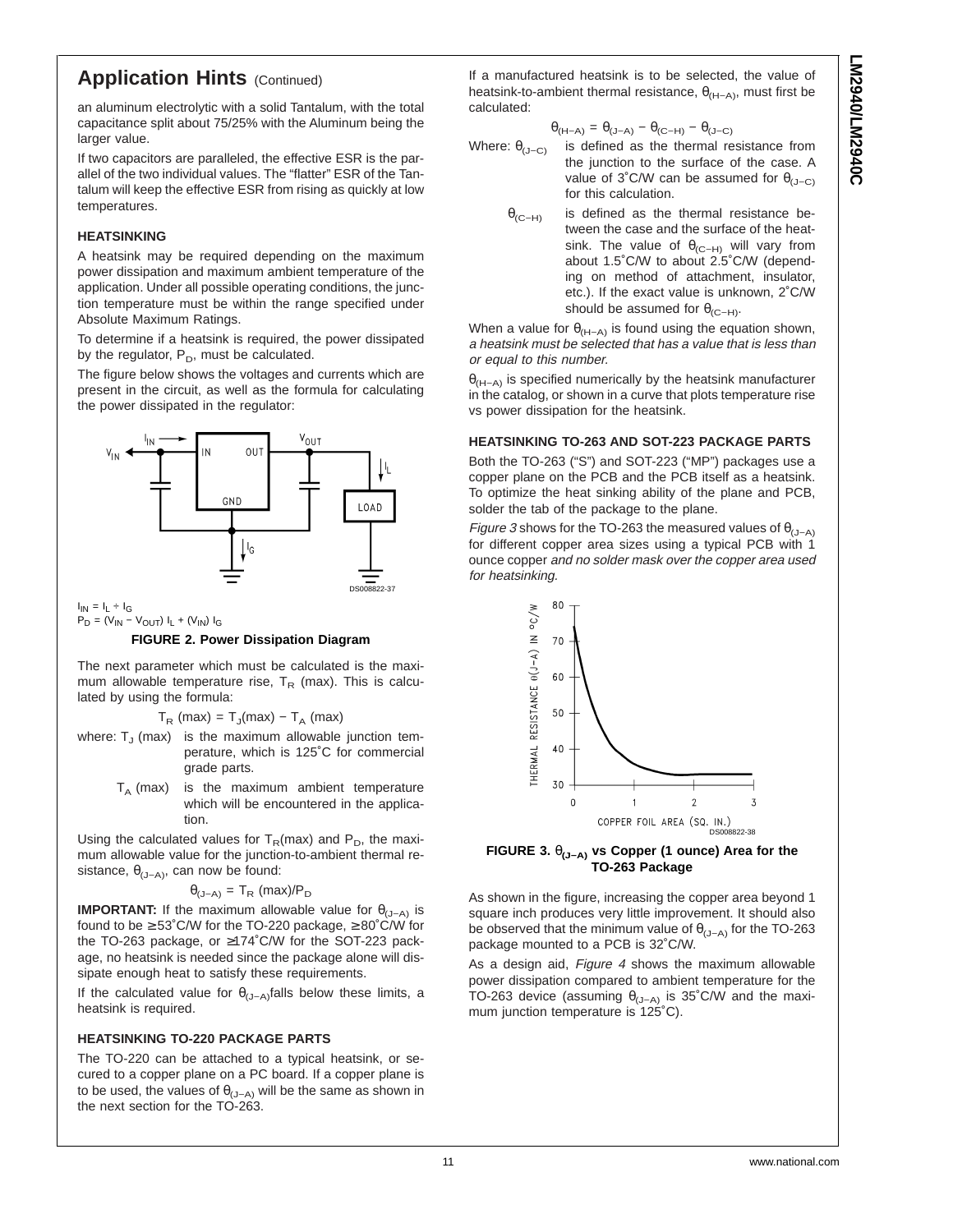LM2940/LM2940C **LM2940/LM2940C**



**FIGURE 4. Maximum Power Dissipation vs TAMB** for **the TO-263 Package**

Figure <sup>5</sup> and Figure 6 show the information for the SOT-223 package. Figure 6 assumes a  $\theta_{(J-A)}$  of 74°C/W for 1 ounce copper and 51˚C/W for 2 ounce copper and a maximum junction temperature of 125˚C.



**FIGURE 5.** θ**(J−A) vs Copper (2 ounce) Area for the SOT-223 Package**



**FIGURE 6. Maximum Power Dissipation vs TAMB** for **the SOT-223 Package**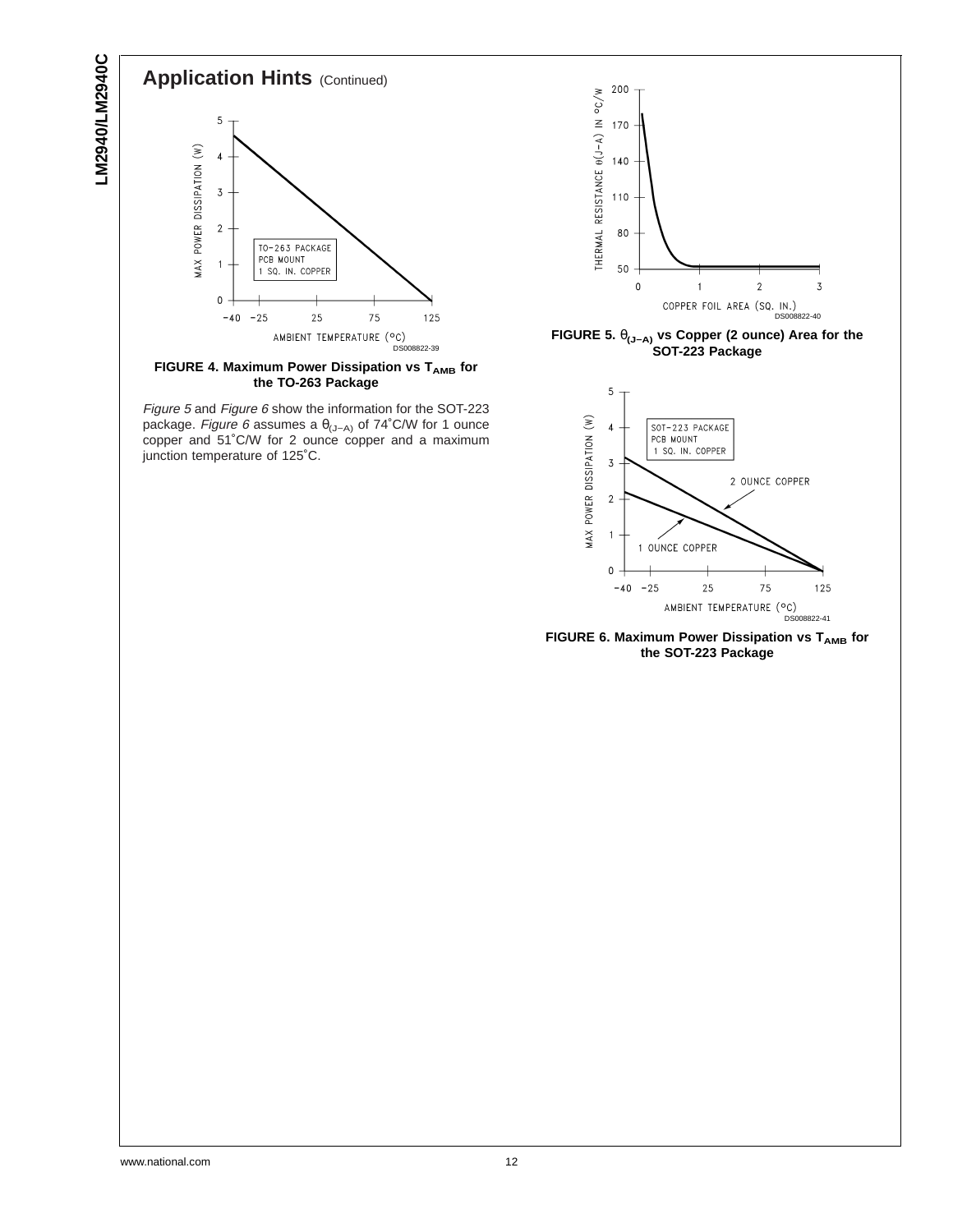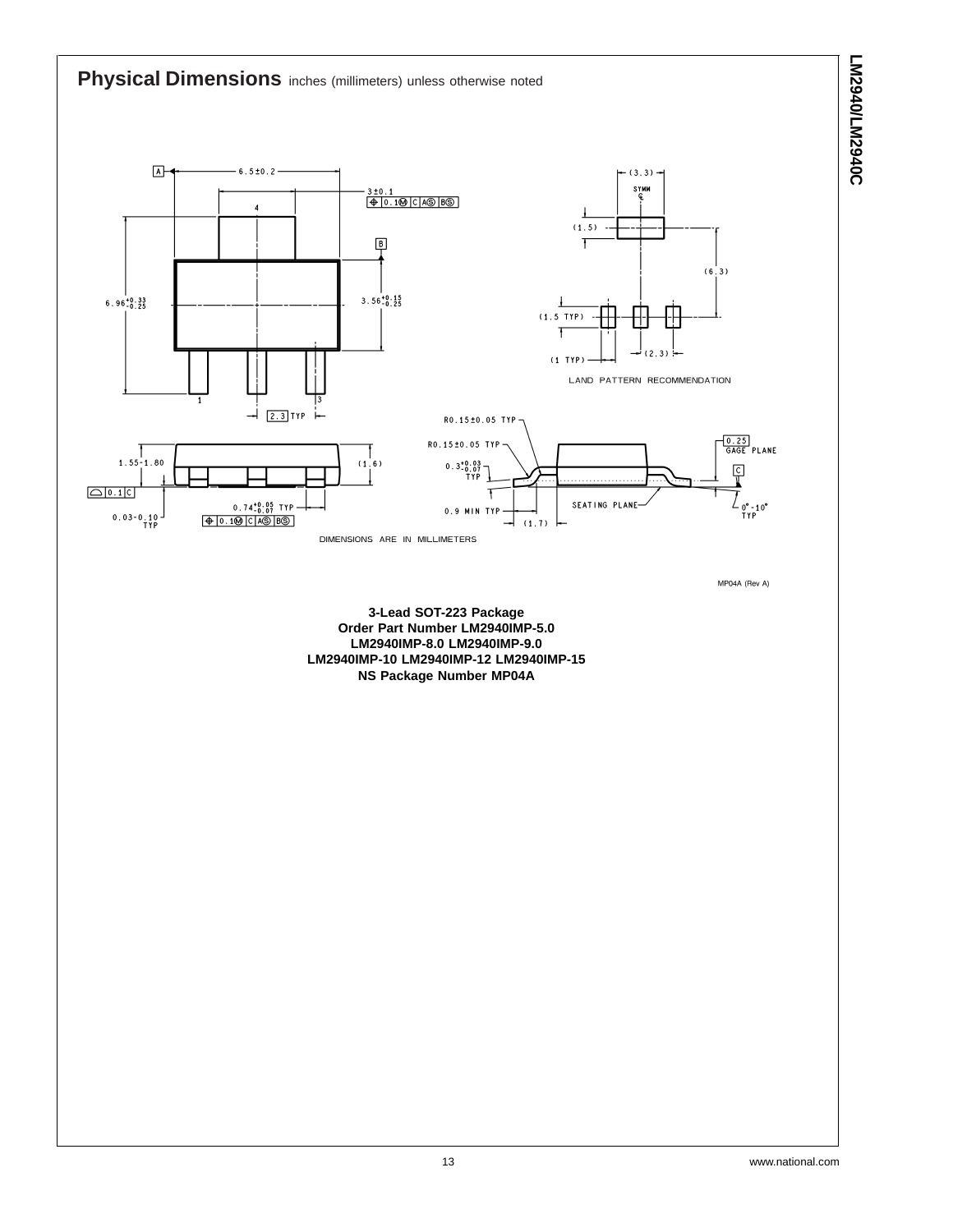# LM2940/LM2940C **LM2940/LM2940C**

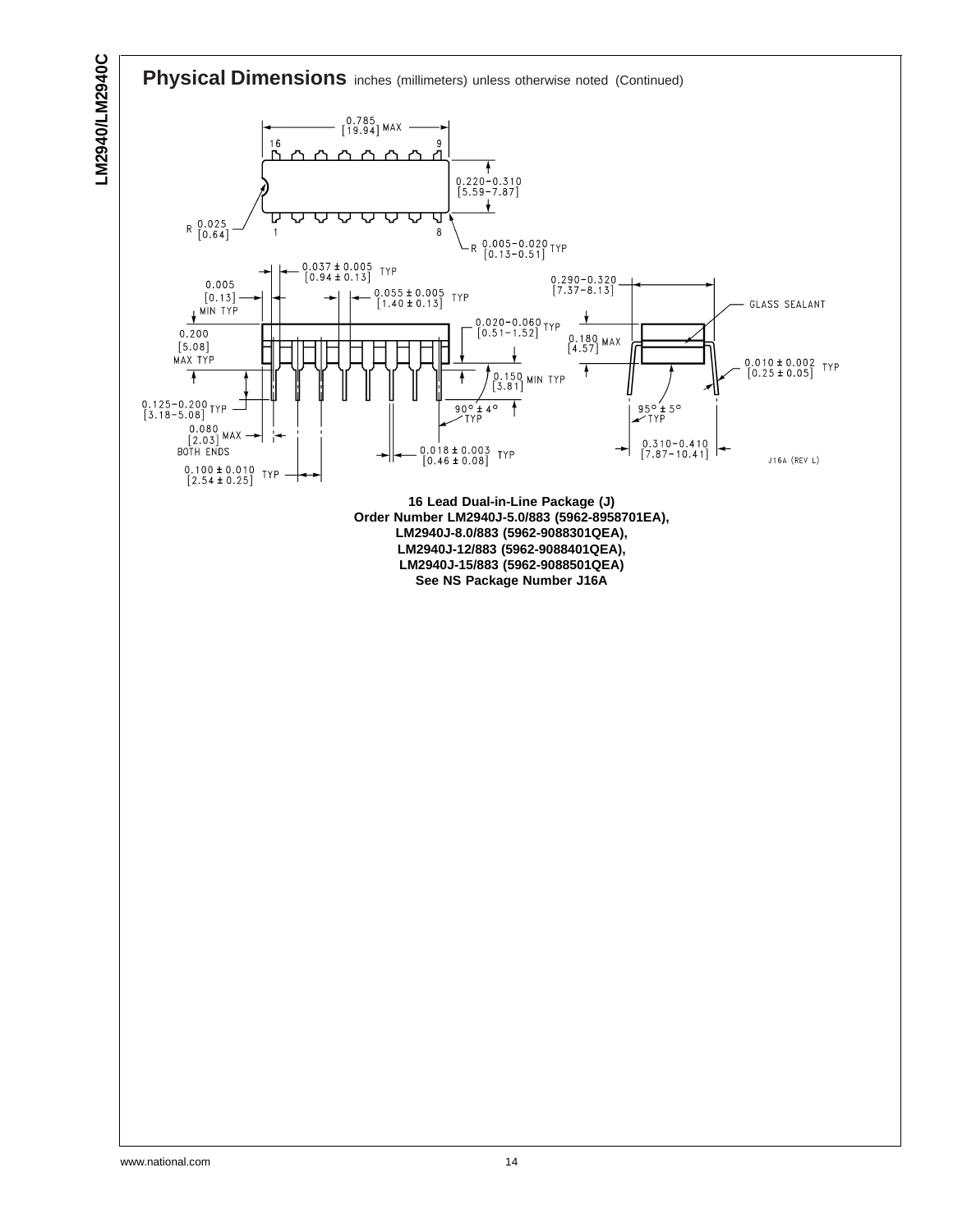

**LM2940/LM2940C**

**LM2940/LM2940C**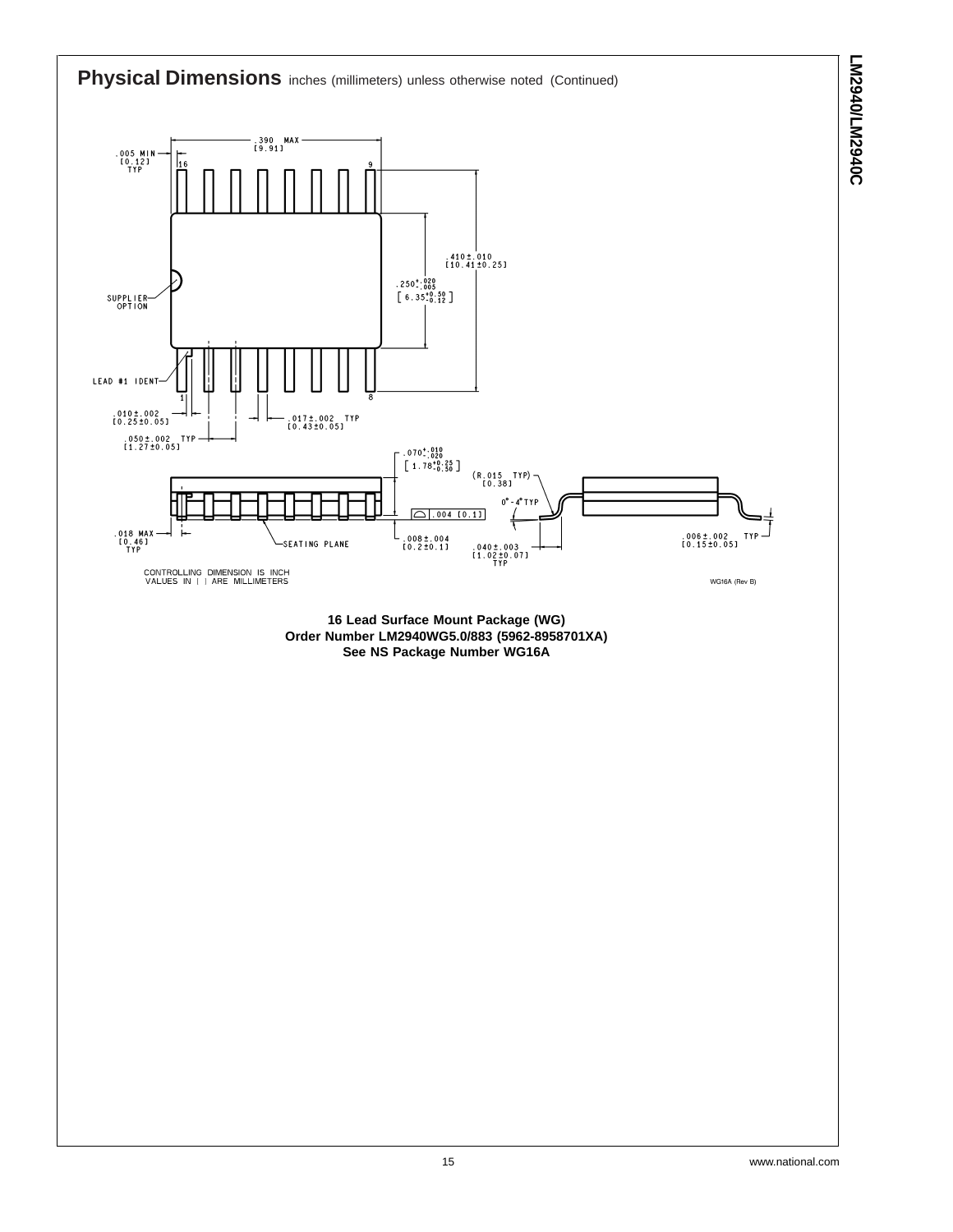

↑

TO3B (REV L)